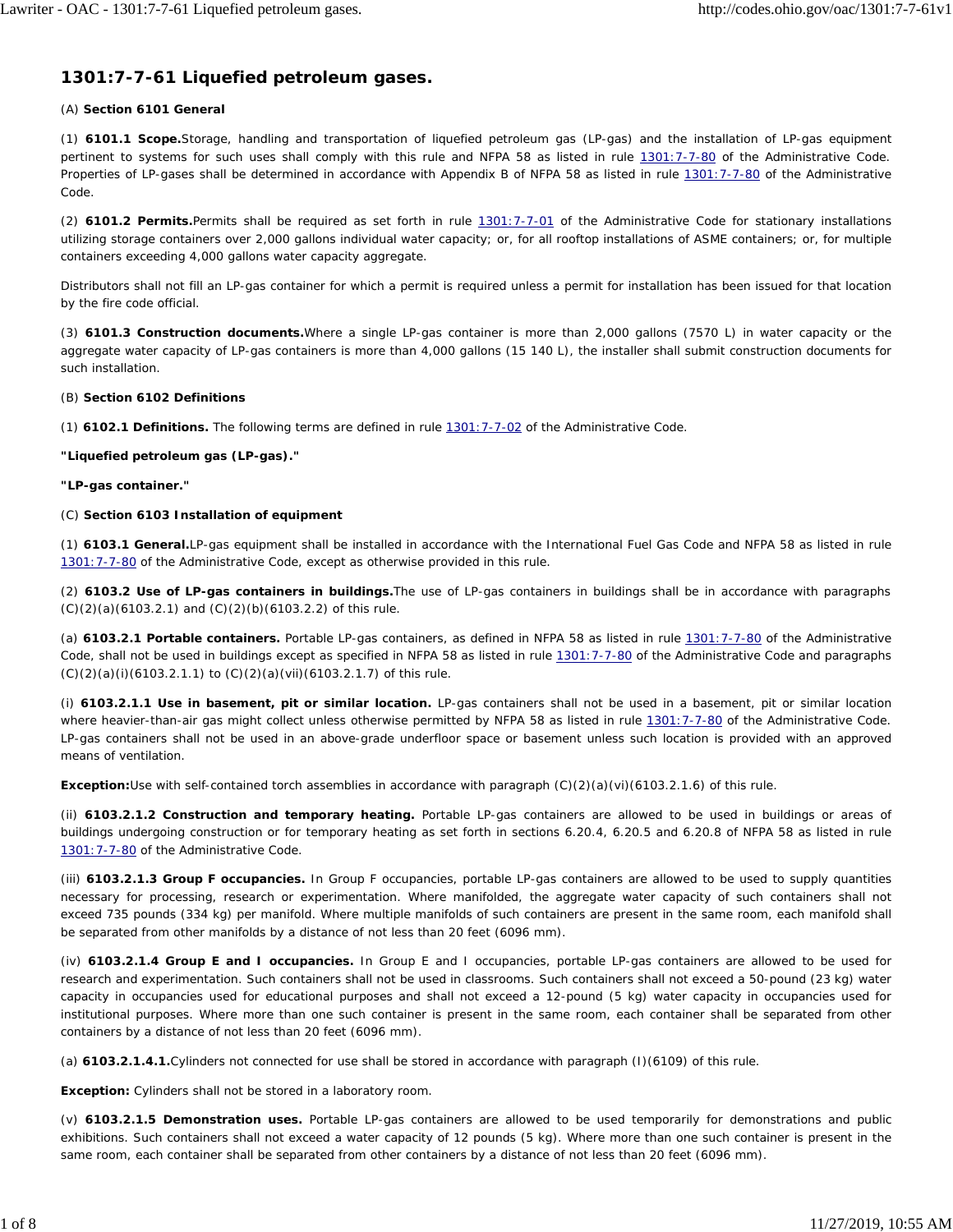(vi) **6103.2.1.6 Use with self-contained torch assemblies.** Portable LP-gas containers are allowed to be used to supply approved selfcontained torch assemblies or similar appliances. Such containers shall not exceed a water capacity of 2½ pounds (1 kg).

(vii) **6103.2.1.7 Use for food preparation.** Where approved, listed LP-gas commercial food service appliances are allowed to be used for food-preparation within restaurants in attended commercial food-catering operations in accordance with the International Fuel Gas Code, the *mechanical code* and NFPA 58 *as listed in rule 1301:7-7-80 of the Administrative Code.*

(a) *6103.2.1.7.1. Cylinders used with commercial food service appliances shall be used inside restaurants and in attended commercial food catering operations in accordance with the following:*

(i) *Cylinders and appliances shall be listed.*

(ii) *Commercial food service appliances shall not have more than two 10-ounce (296 ml) nonrefillable butane gas cylinders, each having a maximum capacity of 1.08 lb ( 0.490 Kg).*

(iii) *Cylinders shall comply with UL 147B as listed in rule 1301:7-7-80 of the Administrative Code.*

(iv) *Cylinders shall be connected directly to the appliance and shall not be manifolded.*

(v) *Cylinders shall be an integral part of the listed, approved, commercial food service device and shall be connected without the use of a rubber hose.*

(vi) *Storage of cylinders shall be in accordance with paragraph (I)(6109) of this rule.*

(b) **6103.2.2 Industrial vehicles and floor maintenance machines.** LP-gas containers on industrial vehicles and floor maintenance machines shall comply with sections 11.13 and 11.14 of NFPA 58 *as listed in rule 1301:7-7-80 of the Administrative Code.*

(3) **6103.3 Location of equipment and piping.** Equipment and piping shall not be installed in locations where such equipment and piping is prohibited by the International Fuel Gas Code *as listed in rule 1301:7-7-80 of the Administrative Code.*

# (D) **Section 6104 Location of LP-gas containers**

(1) **6104.1 General.**The storage and handling of LP-gas and the installation and maintenance of related equipment shall comply with NFPA 58 *as listed in rule 1301:7-7-80 of the Administrative Code* and be subject to the approval of the fire code official, except as provided in this *rule.*

(2) **6104.2 Maximum capacity within established limits.**Within the limits established by law restricting the storage of liquefied petroleum gas for the protection of heavily populated or congested areas, the aggregate capacity of any one installation shall not exceed a water capacity of 2,000 gallons (7570 L).

# **Exception.:**

1. In particular installations, this capacity limit shall be determined by the fire code official, after consideration of special features such as topographical conditions, nature of occupancy, and proximity to buildings, capacity of proposed LP-gas containers, degree of fire protection to be provided and capabilities of the local fire department.

2. *Where LP-gas storage containers having an aggregate water capacity of more than 4,000 gallons ( 15.1 m3) are located in heavily populated or congested areas, the citing provisions of paragraph (D)(6104) of this rule shall be permitted to be modified as indicated by the fire safety analysis described in section 6.25.3 of NFPA 58 as listed in rule 1301:7-7-80 of the Administrative Code.*

(3) **6104.3 Container location.**LP-gas containers shall be located with respect to buildings, public ways and lot lines of adjoining property that can be built upon, in accordance with Table 6104.3*of this rule.*

# **Table 6104.3**

# **Location of LP-gas containers**

| ∣LP-gas<br>capacity   | Minimum separation between LP-gas containers and<br>container buildings, public ways or lot lines of adjoining Minimum<br>(water property that can be built upon | separation<br>$LP-gas$<br><b>between</b> |                                         |
|-----------------------|------------------------------------------------------------------------------------------------------------------------------------------------------------------|------------------------------------------|-----------------------------------------|
| gallons)              | Mounded or underground LP-Above-ground<br>gas containers <sup>a</sup> (feet)                                                                                     | containers <sup>b</sup> (feet)           | LP-gas containers <sup>b,c</sup> (feet) |
| Less than $125^{c,d}$ | 10                                                                                                                                                               | 15 <sup>c</sup>                          | <b>None</b>                             |
| 125 to 250            | 10                                                                                                                                                               | 10                                       | <b>None</b>                             |
| 251 to 500            | 10                                                                                                                                                               | 10                                       |                                         |
| 501 to 2,000          | 10                                                                                                                                                               | 25e <sub>5</sub>                         |                                         |
| 2,001 to 30,000       | 50                                                                                                                                                               | l50                                      |                                         |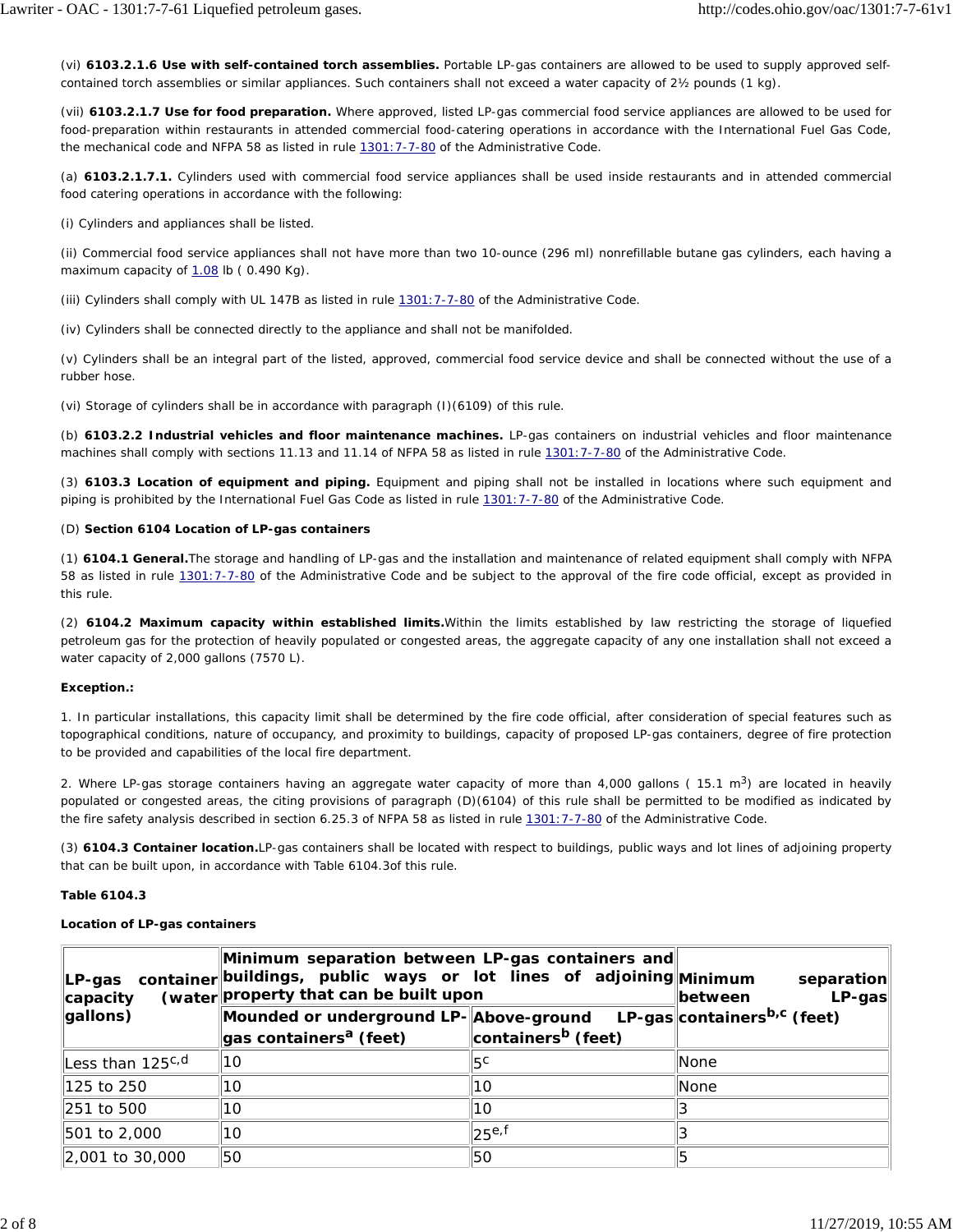| 30,001 to 70,000         | 150 | 75   | $\left\Vert$ (0.25 of sum of diameters $\right\Vert$ |
|--------------------------|-----|------|------------------------------------------------------|
| $\vert$ 70,001 to 90,000 | 150 | 1100 | adiacent<br>$LP$ -gas<br>∥of                         |
| 90,001 to 120,000        | 150 | 125  | (containers)                                         |

For SI: 1 foot =  $304.8$  mm, 1 gallon =  $3.785$  L.

a. Minimum distance for underground LP-gas containers shall be measured from the pressure relief device and the filling or liquid-level gauge vent connection at the container, except that all parts of an underground LP-gas container shall be not less than 10 feet from a building or lot line of adjoining property that can be built upon.

b. For other than installations in which the overhanging structure is 50 feet or more above the relief-valve discharge outlet. In applying the distance between buildings and ASME LP-gas containers with a water capacity of 125 gallons or more, not less than 50 *per cent* of this horizontal distance shall also apply to all portions of the building that project more than 5 feet from the building wall and that are higher than the relief valve discharge outlet. This horizontal distance shall be measured from a point determined by projecting the outside edge of such overhanging structure vertically downward to grade or other level upon which the LP-gas container is installed. Distances to the building wall shall be not less than those prescribed in this table.

c. Where underground multicontainer installations are comprised of individual LP-gas containers having a water capacity of 125 gallons or more, such containers shall be installed so as to provide access at their ends or sides to facilitate working with cranes or hoists.

d. At a consumer site, if the aggregate water capacity of a multicontainer installation, comprised of individual LP-gas containers having a water capacity of less than 125 gallons, is 500 gallons or more, the minimum distance shall comply with the appropriate portion of Table 6104.3*of this rule,* applying the aggregate capacity rather than the capacity per LP-gas container. If more than one such installation is made, each installation shall be separated from other installations by not less than 25 feet. Minimum distances between LP-gas containers need not be applied.

e. The following shall apply to above-ground containers installed alongside buildings:

1. LP-gas containers of less than a 125-gallon water capacity are allowed next to the building they serve where in compliance with items 2, 3 and 4.

2. Department of transportation (DOTn) specification LP-gas containers shall be located and installed so that the discharge from the container pressure relief device is not less than 3 feet horizontally from building openings below the level of such discharge and shall not be beneath buildings unless the space is well ventilated to the outside and is not enclosed for more than 50 *per cent* of its perimeter. The discharge from LP-gas container pressure relief devices shall be located not less than 5 feet from exterior sources of ignition, openings into direct-vent (sealed combustion system) appliances or mechanical ventilation air intakes.

3. ASME LP-gas containers of less than a 125-gallon water capacity shall be located and installed such that the discharge from pressure relief devices shall not terminate in or beneath buildings and shall be located not less than 5 feet horizontally from building openings below the level of such discharge and not less than 5 feet from exterior sources of ignition, openings into direct vent (sealed combustion system) appliances or mechanical ventilation air intakes.

4. The filling connection and the vent from liquid-level gauges on either DOTn or ASME LP-gas containers filled at the point of installation shall not be less than 10 feet from exterior sources of ignition, openings into direct vent (sealed combustion system) appliances or mechanical ventilation air intakes.

f. This distance is allowed to be reduced to not less than 10 feet for a single LP-gas container of 1,200-gallon water capacity or less, provided such container is not less than 25 feet from other LP-gas containers of more than 125-gallon water capacity.

(a) **6104.3.1 Installation on roof prohibited.**LP-gas containers used in stationary installations shall not be located on the roofs of buildings.

(b) **6104.3.2 Special hazards.**LP-gas containers shall be located with respect to special hazards including, but not limited to, aboveground flammable or combustible liquid tanks, oxygen or gaseous hydrogen containers, flooding or electric power lines as specified in section 6.4.4 of NFPA 58 *as listed in rule 1301:7-7-80 of the Administrative Code.*

(4) **6104.4 Multiple LP-gas container installations.** Multiple LP-gas container installations with a total water storage capacity of more than 180,000 gallons (681 300 L) [150,000-gallon (567 750 L) LP-gas capacity] shall be subdivided into groups containing not more than 180,000 gallons (681 300 L) in each group. Such groups shall be separated by a distance of not less than 50 feet (15 240 mm), unless the containers are protected in accordance with one of the following:

(a) Mounded in an approved manner.

(b) Protected with approved insulation on areas that are subject to impingement of ignited gas from pipelines or other leakage.

(c) Protected by firewalls of approved construction.

(d) Protected by an approved system for application of water as specified in Table 6.4.1.2 of NFPA 58 *as listed in rule 1301:7-7-80 of the*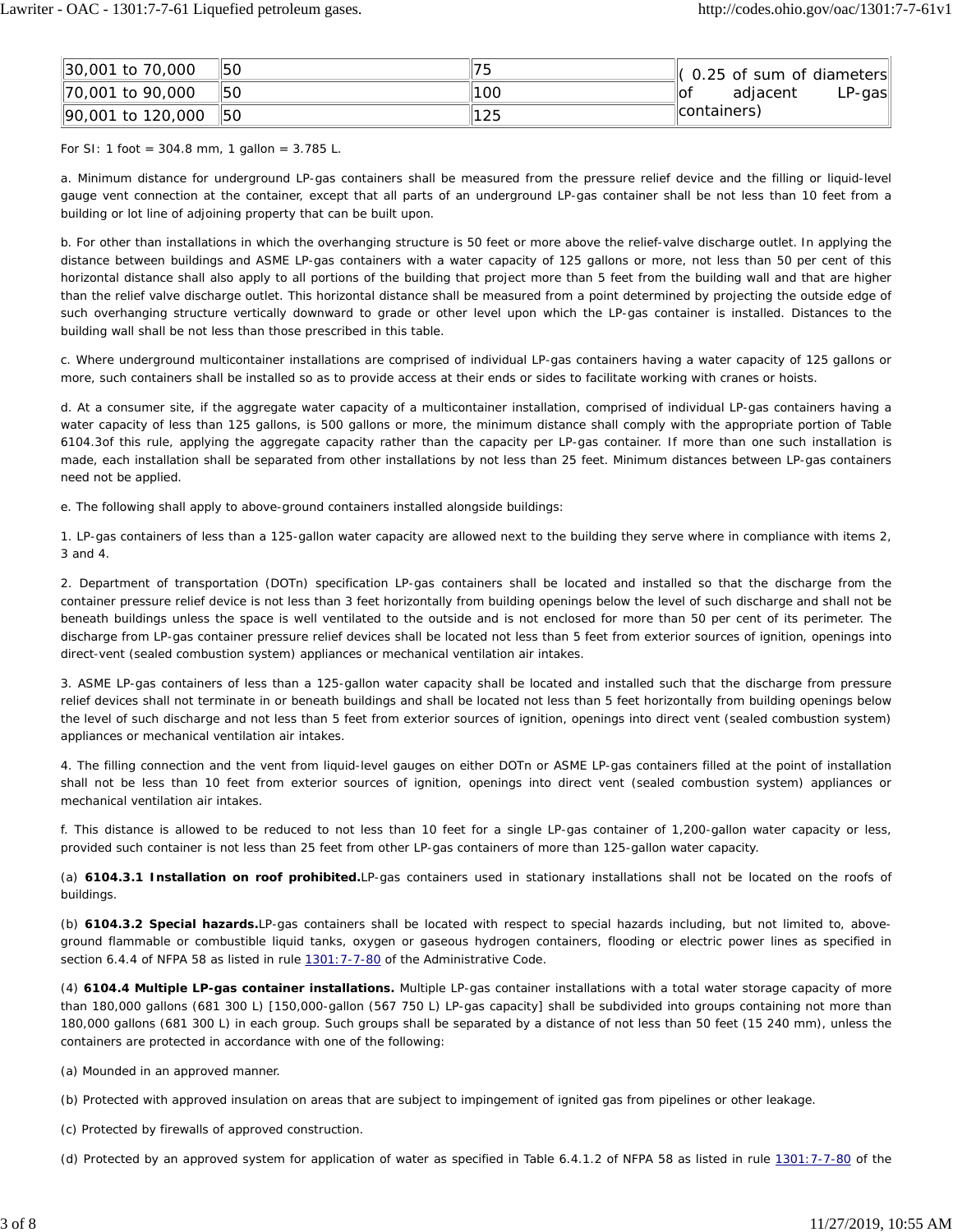*Administrative Code.*

(e) Protected by other approved means.

(f) *Where the provisions of sections 6.26.3 and 6.26.4 of NFPA 58 as listed in rule 1301:7-7-80 of the Administrative Code are met, the minimum separation distance between groups of ASME containers protected by hose stream only shall be one-half the distances in Table 6.5.3 of NFPA 58 as listed in rule 1301:7-7-80 of the Administrative Code.*

Where one of these forms of protection is provided, the separation shall be not less than 25 feet (7620 mm) between LP-gas container groups.

#### (E) **Section 6105 Prohibited use of LP-gas**

(1) **6105.1 Nonapproved equipment.**LP-gas shall not be used for the purpose of operating devices or equipment unless such device or equipment is approved for use with LP-gas *in accordance with Chapter 5 of NFPA 58 as listed in rule 1301:7-7-80 of the Administrative Code.*

(2) **6105.2 Release to the atmosphere.**LP-gas shall not be released to the atmosphere, except in accordance with section 7.3 of NFPA 58 *as listed in rule 1301:7-7-80 of the Administrative Code.*

#### (F) **Section 6106 Dispensing and overfilling**

(1) **6106.1 Attendants.**Dispensing of LP-gas shall be performed by a qualified attendant *in accordance with section 4.4 of NFPA 58 as listed in rule 1301:7-7-80 of the Administrative Code.*

(2) **6106.2 Overfilling.**LP-gas containers shall not be filled or maintained with LP-gas in excess of either the volume determined using the fixed liquid-level gauge installed in accordance with the manufacturer's specifications and in accordance with section 5.75 of NFPA 58 *as listed in rule 1301:7-7-80 of the Administrative Code* or the weight determined by the required percentage of the water capacity marked on the container. Portable LP-gas containers shall not be refilled unless equipped with an overfilling prevention device (OPD) where required by section 5.7.3 of NFPA 58 *as listed in rule 1301:7-7-80 of the Administrative Code.*

(3) **6106.3 Dispensing locations.**The point of transfer of LP-gas from one LP-gas container to another shall be separated from exposures as specified in NFPA 58 *as listed in rule 1301:7-7-80 of the Administrative Code.*

#### (G) **Section 6107 Safety precautions and devices**

(1) **6107.1 Safety devices.**Safety devices on LP-gas containers, equipment and systems shall not be tampered with or made ineffective.

(2) **6107.2 Smoking and other sources of ignition.** "No Smoking" signs complying with *paragraph* (J)(310) *of rule 1301:7-7-03 of the Administrative Code* shall be posted where required by the fire code official. Smoking within 25 feet (7620 mm) of a point of transfer, while filling operations are in progress at LP-gas containers or vehicles, shall be prohibited.

Control of other sources of ignition shall comply with *rule 1301:7-7-03 of the Administrative Code* and section 6.23 of NFPA 58 *as listed in rule 1301:7-7-80 of the Administrative Code.*

(3) **6107.3 Clearance to combustibles.**Weeds, grass, brush, trash and other combustible materials shall be kept not less than 10 feet (3048 mm) from LP-gas tanks or containers.

(4) **6107.4 Protecting containers from vehicles.**Where exposed to vehicular damage due to proximity to alleys, driveways or parking areas, LP-gas containers, regulators and piping shall be protected in accordance with NFPA 58 *as listed in rule 1301:7-7-80 of the Administrative Code.*

(5) *6107.5 Transfer.Transfer of LP-gas to and from an LP-gas container shall be conducted with permission of the owner of the container.*

# (H) **Section 6108 Fire protection**

(1) **6108.1 General.**Fire protection shall be provided for installations having LP-gas storage containers with a water capacity of more than 4,000 gallons (15 140 L), as required by section 6.27 of NFPA 58 *as listed in rule 1301:7-7-80 of the Administrative Code.*

(2) **6108.2 Portable fire extinguishers.**Portable fire extinguishers complying with *paragraph* (F)(906) *of rule 1301:7-7-09 of the Administrative Code* shall be provided as specified in NFPA 58 *as listed in rule 1301:7-7-80 of the Administrative Code.*

#### (I) **Section 6109 Storage of portable LP-gas containers awaiting use or resale**

(1) **6109.1 General.**Storage of portable LP-gas containers of 1,000 pounds (454 kg) or less, whether filled, partially filled or empty, at consumer sites or distribution points, and for resale by dealers or resellers shall comply with *paragraphs* (I)(2)( 6109.2 ) *to* (I)(15) (a)(6109.15.1) *of this rule.*

# **Exceptions:**

1. LP-gas containers that have not previously been in LP-gas service.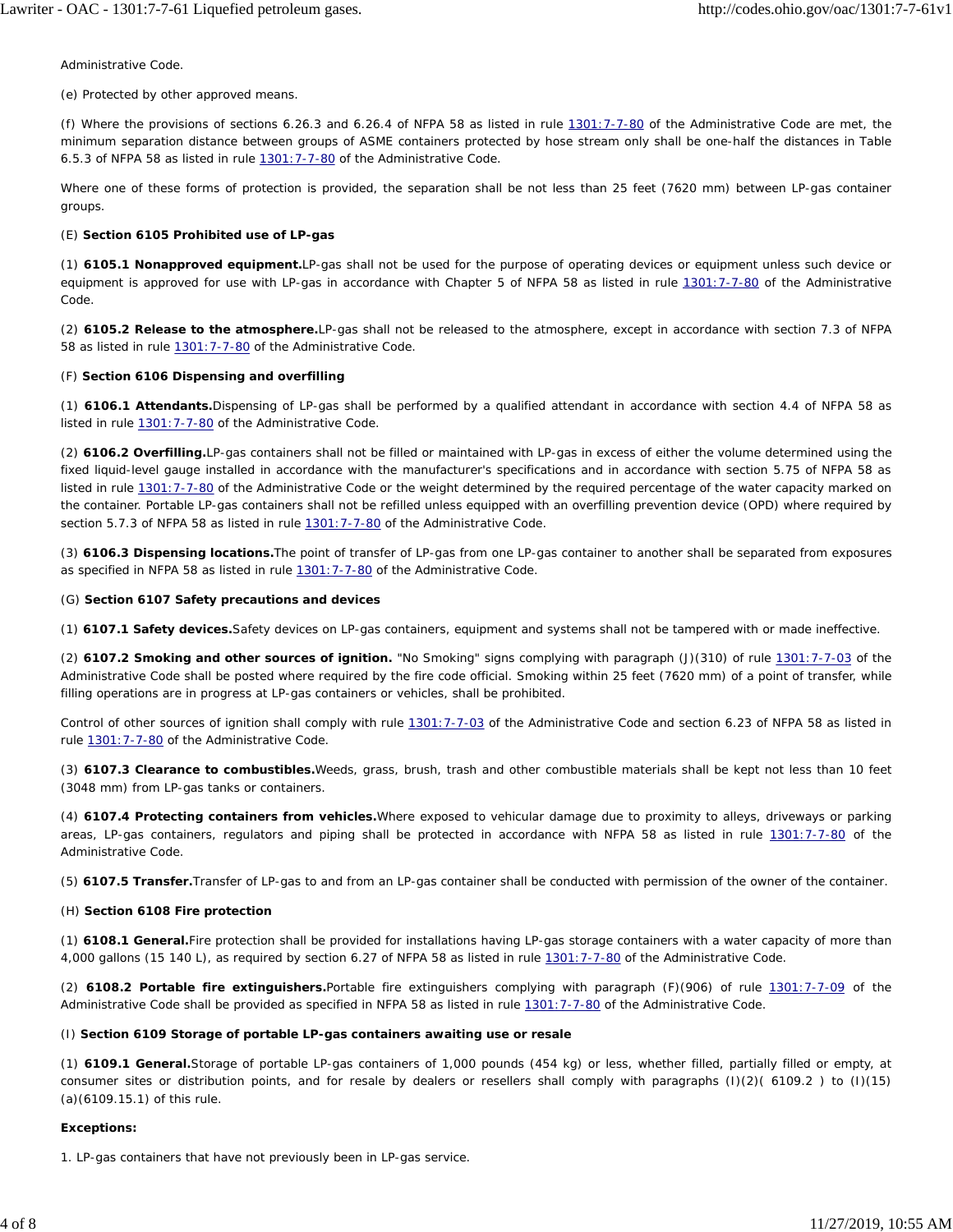2. LP-gas containers at distribution plants.

3. LP-gas containers at consumer sites or distribution points, which are connected for use.

(2) **6109.2 Exposure hazards.**LP-gas containers in storage shall be located in a manner that minimizes exposure to excessive temperature rise, physical damage or tampering.

(3) **6109.3 Position.**LP-gas containers in storage having individual water capacity greater than 2½ pounds (1 kg) [nominal 1-pound ( 0.454 kg) LP-gas capacity] shall be positioned with the pressure relief valve in direct communication with the vapor space of the container.

(4) **6109.4 Separation from means of egress.**LP-gas containers stored in buildings in accordance with *paragraphs* (I)(9)( 6109.9 ) and (I)(11)( 6109.11 ) *of this rule* shall not be located near exit access doors, exits, stairways or in areas normally used, or intended to be used, as a means of egress.

(5) **6109.5 Quantity.**Empty LP-gas containers that have been in LP-gas service shall be considered as full containers for the purpose of determining the maximum quantities of LP-gas allowed in *paragraphs* (I)(9)( 6109.9 ) and *(*I)(*11*)(61*09.11 ) of this rule.*

(6) **6109.6 Storage on roofs.**LP-gas containers that are not connected for use shall not be stored on roofs.

(7) **6109.7 Storage in basement, pit or similar location.**LP-gas containers shall not be stored in a basement, pit or similar location where heavier-than-air gas might collect *unless otherwise permitted by NFPA 58 as listed in rule 1301:7-7-80 of the Administrative Code.* LP-gas containers shall not be stored in above-grade underfloor spaces or basements unless such location is provided with an approved means of ventilation.

**Exception:**Department of transportation (DOTn) specification cylinders with a maximum water capacity of 2½ pounds (1 kg) for use in completely self-contained hand torches and similar applications. The quantity of LP-gas shall not exceed 20 pounds (9 kg).

(8) **6109.8 Protection of valves on LP-gas containers in storage.**LP-gas container valves shall be protected by screw-on-type caps or collars that shall be securely in place on all containers stored regardless of whether they are full, partially full or empty. Container outlet valves shall be closed or plugged.

(9) **6109.9 Storage within buildings accessible to the public.**Department of transportation (DOTn) specification cylinders with maximum water capacity of 2½ pounds (1 kg) used in completely self-contained hand torches and similar applications are allowed to be stored or displayed in a building accessible to the public. The quantity of LP-gas shall not exceed 200 pounds (91 kg) except as provided in *paragraph* (I)(11)( 6109.11 ) *of this rule.*

(a) *6109.9.1.Storage in restaurants and at food service locations of 10 ounces (283 g) butane nonrefillable containers shall be limited to no more than 24 containers, and an additional twenty-four 10 ounce (283 g) butane nonrefillable containers stored in another location within the building, where constructed with at least a 2-hour fire wall protection.*

(10) **6109.10 Storage within buildings not accessible to the public.**The maximum quantity allowed in one storage location in buildings not accessible to the public, such as industrial buildings, shall not exceed a water capacity of 735 pounds (334 kg) [nominal 300 pounds (136 kg) of LP-gas]. Where additional storage locations are required on the same floor within the same building, they shall be separated by not less than 300 feet (91 440 mm). Storage beyond these limitations shall comply with *paragraph* (I)(11)( 6109.11 ) *of this rule.*

(a) **6109.10.1 Quantities on equipment and vehicles.**LP-gas containers carried as part of service equipment on highway mobile vehicles need not be considered in the total storage capacity in *paragraph* (I)(10)(6109.10) *of this rule,* provided such vehicles are stored in private garages and do not carry more than three LP-gas containers with a total aggregate LP-gas capacity not exceeding 100 pounds ( 45.4 kg) per vehicle. LP-gas container valves shall be closed.

(b) *6109.10.2 Storage within residential buildings. Storage of cylinders within a residential building, including the basement or any storage area in a common basement storage area in multiple-family buildings and attached garages, shall be limited to cylinders each with a maximum water capacity of 2.7 pounds ( 1.2 kg) and shall not exceed 5.4 pounds ( 2.4 kg) aggregate water capacity for smaller cylinders per each living space unit.*

(11) **6109.11 Storage within rooms used for gas manufacturing.**Storage within buildings or rooms used for gas manufacturing, gas storage, gas-air mixing and vaporization, and compressors not associated with liquid transfer shall comply with *paragraphs* (I)(11) (a)(6109.11.1) and (I)(11)(b)(6109.11.2) *of this rule.*

(a) **6109.11.1 Quantity limits.**The maximum quantity of LP-gas shall be 10,000 pounds (4540 kg).

(b) **6109.11.2 Construction.**The construction of such buildings and rooms shall comply with requirements for Group H occupancies in the *building* code, Chapter 10 of NFPA 58 *as listed in rule 1301:7-7-80 of the Administrative Code* and both of the following:

(i) Adequate vents shall be provided to the outside at both top and bottom, located not less than 5 feet (1524 mm) from building openings.

(ii) The entire area shall be classified for the purposes of ignition source control in accordance with section 6.23 of NFPA 58 *as listed in rule 1301:7-7-80 of the Administrative Code.*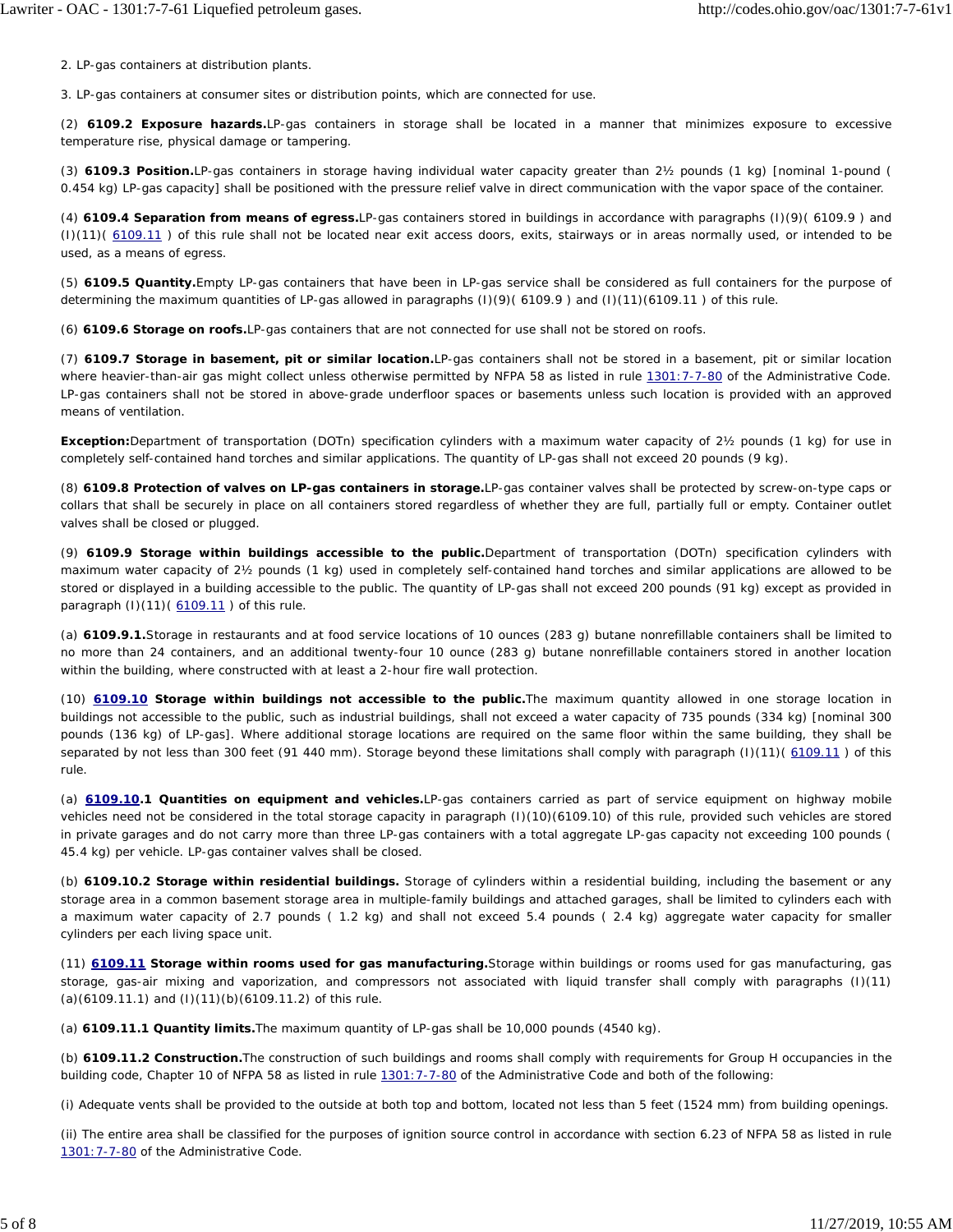(12) **6109.12 Location of storage outside of buildings.**Storage outside of buildings of LP-gas containers awaiting use, resale or part of a cylinder exchange program shall be located in accordance with Table 6109.12 *of this rule.*

# **Table 6109.12**

**Separation from exposures of LP-gas containers awaiting use, resale or exchange stored outside of buildings**

|                                                   | Minimum separation distance from stored LP-gas cylinders to (feet):                   |                                                                                                                                                                                                                                                                          |                               |                                                                                                                |                                                                       |                                         |                             |  |
|---------------------------------------------------|---------------------------------------------------------------------------------------|--------------------------------------------------------------------------------------------------------------------------------------------------------------------------------------------------------------------------------------------------------------------------|-------------------------------|----------------------------------------------------------------------------------------------------------------|-----------------------------------------------------------------------|-----------------------------------------|-----------------------------|--|
| <b>Quantity</b><br>$LP-gas$<br>stored<br>(pounds) | <b>Nearest</b><br>important   occupied<br>of∥group<br>buildings<br>that<br>be<br>upon | Line of adjoining<br>property<br>by<br>building or schools, places<br>of∣of<br>religious<br>$\parallel$ worship,<br>or line of hospitals,<br>adjoining athletic fields or station<br>property   other points of<br>may public gathering;<br>built busy<br>thoroughfares; | LP-gas<br>dispensing building | Doorway<br>lor<br>opening<br>∣to<br>with two<br>more<br>$\overline{\mathsf{I}}$<br>means of means of<br>egress | Doorway<br>∣or<br>a opening<br>lto⊦<br>building<br>with one<br>egress | a Combustible vehicle<br>$\ $ materials | Motor<br>∣fuel<br>dispenser |  |
|                                                   |                                                                                       | or sidewalks                                                                                                                                                                                                                                                             |                               |                                                                                                                |                                                                       |                                         |                             |  |
| 720 or less                                       | llo                                                                                   | O                                                                                                                                                                                                                                                                        | 5                             | 15                                                                                                             | 10                                                                    | 10                                      | 20                          |  |
| 721-2,500                                         | O                                                                                     | 10                                                                                                                                                                                                                                                                       | 10                            | 5                                                                                                              | 10                                                                    | 10                                      | 20                          |  |
| $ 2,501 - 6,000 $                                 | 10                                                                                    | 10                                                                                                                                                                                                                                                                       | 10                            | 10                                                                                                             | 10                                                                    | 10                                      | 20                          |  |
| $ 6,001 - 10,000 20$                              |                                                                                       | 20                                                                                                                                                                                                                                                                       | 20                            | 20                                                                                                             | 20                                                                    | 10                                      | 20                          |  |

For SI: 1 foot = 304.8 mm, 1 pound =  $0.454$  kg.

(13) **6109.13 Protection of containers.** LP-gas containers shall be stored within a suitable enclosure or otherwise protected against tampering. Vehicle impact protection shall be provided as required by *paragraph* (G)(4)( 6107.4 ) *of this rule.*

**Exception:**Vehicle impact protection shall not be required for protection of LP-gas containers where the containers are kept in lockable, ventilated cabinets of metal construction.

(a) *6109.13.1.Cylinders at a location open to the public shall be protected by either of the following:*

(i) *An enclosure in accordance with section 6.18.4.1 of NFPA 58 as listed in rule 1301:7-7-80 of the Administrative Code.*

(ii) *A lockable ventilated metal locker or rack that prevents tampering with valves and pilferage of the cylinder.*

(a) *6109.13.1.1Protection against vehicle impact shall be provided in accordance with good engineering practice where vehicle traffic normally is expected at that location.*

(14) **6109.14 Alternative location and protection of storage.**Where the provisions of *paragraphs* (I)(12)( 6109.12 ) and (I)(13)( 6109.13 ) *of this rule* are impractical at construction sites, or at buildings or structures undergoing major renovation or repairs, the storage of containers shall be as required by the fire code official.

(15) **6109.15 LP-gas cylinder exchange for resale.**In addition to other applicable requirements of this *rule,* facilities operating LP-gas cylinder exchange stations that are accessible to the public shall comply with the following requirements.

1. Cylinders shall be secured in a lockable, ventilated metal cabinet or other approved enclosure.

2. Cylinders shall be accessible only by authorized personnel or by use of an automated exchange system in accordance with *paragraph* (I)(15)(a)(6109.15.1) *of this rule.*

3. A sign shall be posted on the entry door of the business operating the cylinder exchange stating "DO NOT BRING LP-GAS CYLINDERS INTO THE BUILDING" or similar approved wording.

4. An emergency contact information sign shall be posted within 10 feet (3048 mm) of the cylinder storage cabinet. The content, lettering, size, color and location of the required sign shall be as required by the fire code official.

(a) **6109.15.1 Automated cylinder exchange stations.** Cylinder exchange stations that include an automated vending system for exchanging cylinders shall comply with the following additional requirements:

(i) The vending system shall only permit access to a single cylinder per individual transaction.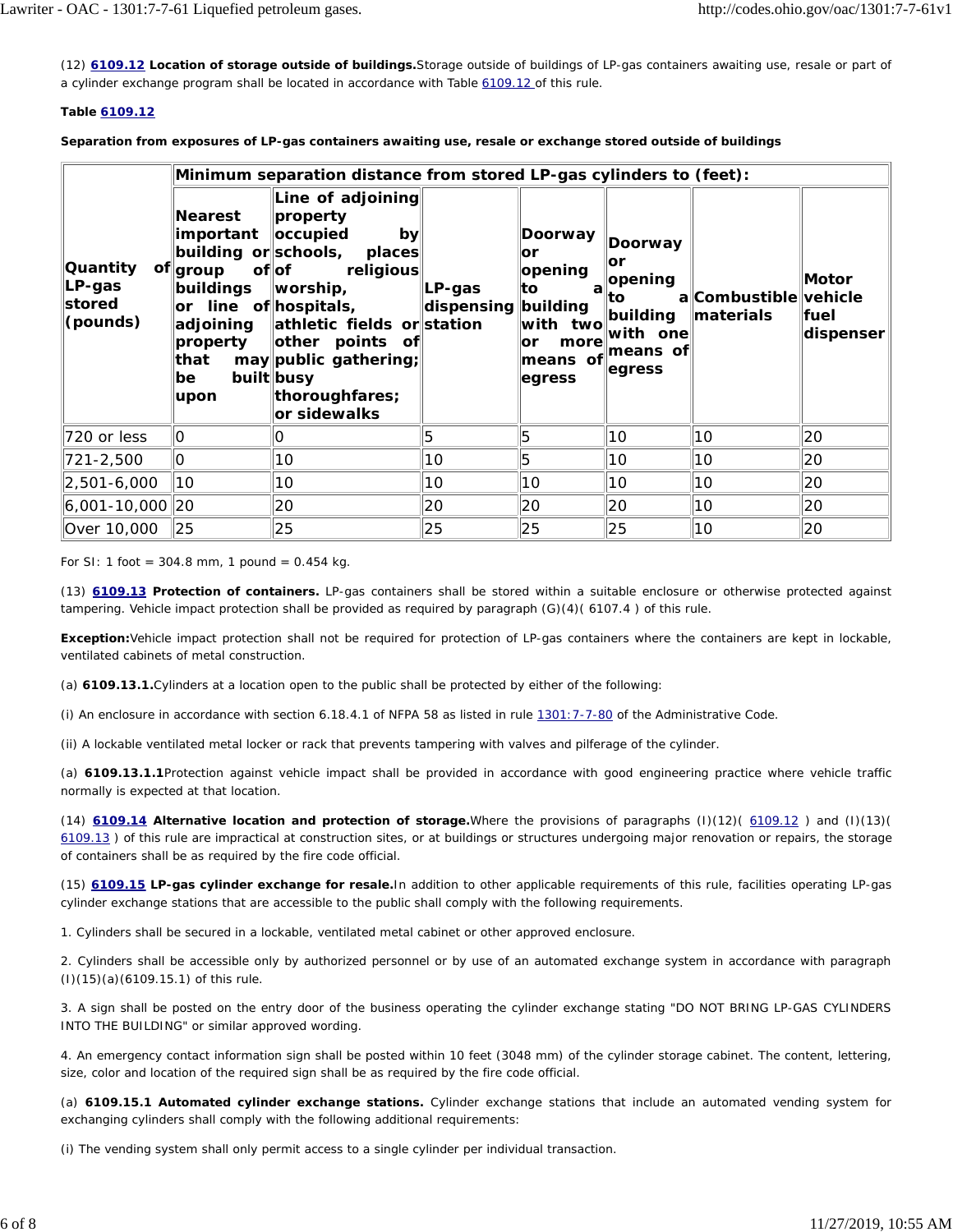(ii) Cabinets storing cylinders shall be designed such that cylinders can only be placed inside when they are oriented in the upright position.

(iii) Devices operating door releases for access to stored cylinders shall be permitted to be pneumatic, mechanical or electrically powered.

(iv) Electrical equipment inside of or within 5 feet (1524 mm) of a cabinet storing cylinders, including but not limited to electronics associated with vending operations, shall comply with the requirements for Class I, Division 2 equipment in accordance with NFPA 70 *as listed in rule 1301:7-7-80 of the Administrative Code.*

(v) A manual override control shall be permitted for use by authorized personnel. On newly installed cylinder exchange stations, the vending system shall not be capable of returning to automatic operation after a manual override until the system has been inspected and reset by authorized personnel.

(vi) Inspections shall be conducted by authorized personnel to verify that all cylinders are secured, access doors are closed and the station has no visible damage or obvious defects that necessitate placing the station out of service. The frequency of inspections shall be as specified by the fire code official.

#### (J) **Section 6110 LP-gas containers not in service**

(1) **6110.1 Temporarily out of service.**LP-gas containers whose use has been temporarily discontinued shall comply with all of the following:

(a) Be disconnected from appliance piping.

(b) Have LP-gas container outlets, except relief valves, closed or plugged.

(c) Be positioned with the relief valve in direct communication with the LP-gas container vapor space.

(2) **6110.2 Permanently out of service.** LP-gas containers to be placed permanently out of service shall be removed from the site.

#### (K) **Section 6111 Parking and garaging of LP-gas tank vehicles**

(1) **6111.1 General.**Parking of LP-gas tank vehicles shall comply with *paragraphs* (K)(2)( 6111.2 ) and (K)(3)( 6111.3 ) *of this rule.*

**Exception:**In cases of accident, breakdown or other emergencies, LP-gas tank vehicles are allowed to be parked and left unattended at any location while the operator is obtaining assistance.

(2) **6111.2 Unattended parking.**The unattended parking of LP-gas tank vehicles shall be in accordance with *paragraphs* (K)(2) (a)(6111.2.1) and (K)(2)(b)(6111.2.2) *of this rule.*

(a) **6111.2.1 Near residential, educational and institutional occupancies and other high-risk areas.** LP-gas tank vehicles shall not be left unattended at any time on residential streets or within 500 feet (152 m) of a residential area, apartment or hotel complex, educational facility, hospital or care facility. Tank vehicles shall not be left unattended at any other place that would, in the opinion of the fire code official, pose an extreme life hazard.

(b) **6111.2.2 Durations exceeding 1 hour.** LP-gas tank vehicles parked at any one point for longer than 1 hour shall be located as follows:

(i) Off public streets, highways, public avenues or public alleys.

(ii) Inside of a bulk plant.

(iii) At other approved locations not less than 50 feet (15 240 mm) from buildings other than those approved for the storage or servicing of such vehicles.

(3) **6111.3 Garaging.** Garaging of LP-gas tank vehicles shall be as specified in NFPA 58 *as listed in rule 1301:7-7-80 of the Administrative Code.* Vehicles with LP-gas fuel systems are allowed to be stored or serviced in garages as specified in section 11.16 of NFPA 58 *as listed in rule 1301:7-7-80 of the Administrative Code.*

# (L) *Section 6112 Inspection of DOTn cylinders*

(1) *6112.1.All DOTn cylinders in stationary service on the effective date of this rule, and which are not requalified according to DOTn standards, shall be inspected according to the criteria of sections 5.2.2.2 and 5.2.2.3 of NFPA 58 as listed in rule 1301:7-7-80 of the Administrative Code, no later than September 1, 2008.*

Replaces: 1301:7-7-61

Effective: 1/5/2019 Five Year Review (FYR) Dates: 12/15/2022 Promulgated Under: 119.03